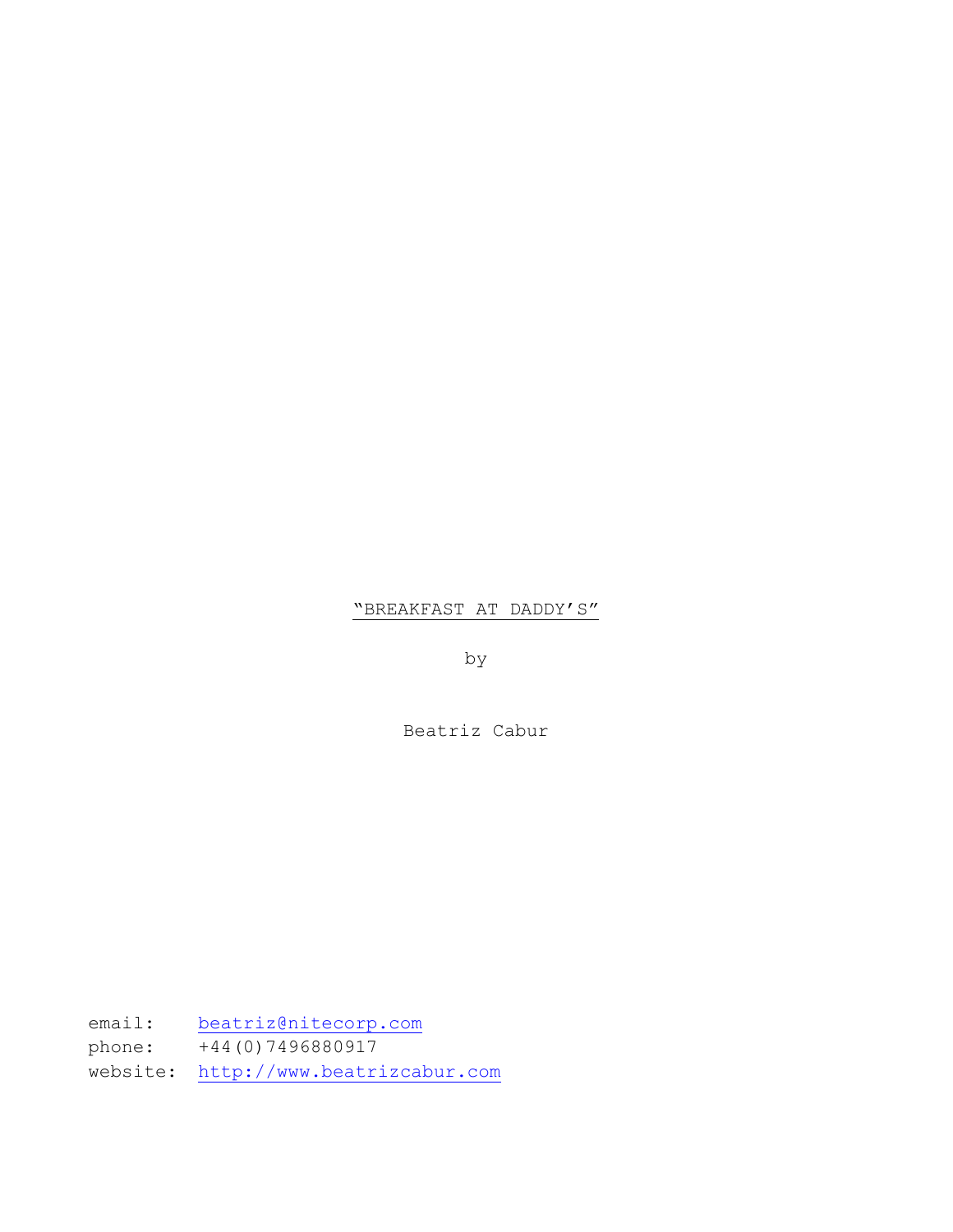## CHARACTERS

| A black 33-year-old female. She's    |
|--------------------------------------|
| the second child out of three in her |
| family. Her hair has not been        |
| styled, braid or ironed, it looks    |
| quite nice as it is. Just divorced   |
| and ten weeks pregnant.              |
|                                      |

TYRONE WILLIAMS **AISHA's father.** He chose her name, it's an African name that means "Life". TYRONE is a 54-year-old black male. He was once an idealistic lawyer and a convinced feminist, until he tried to succeed in this white world, got married and had three children who still need and require a lot of him, daily.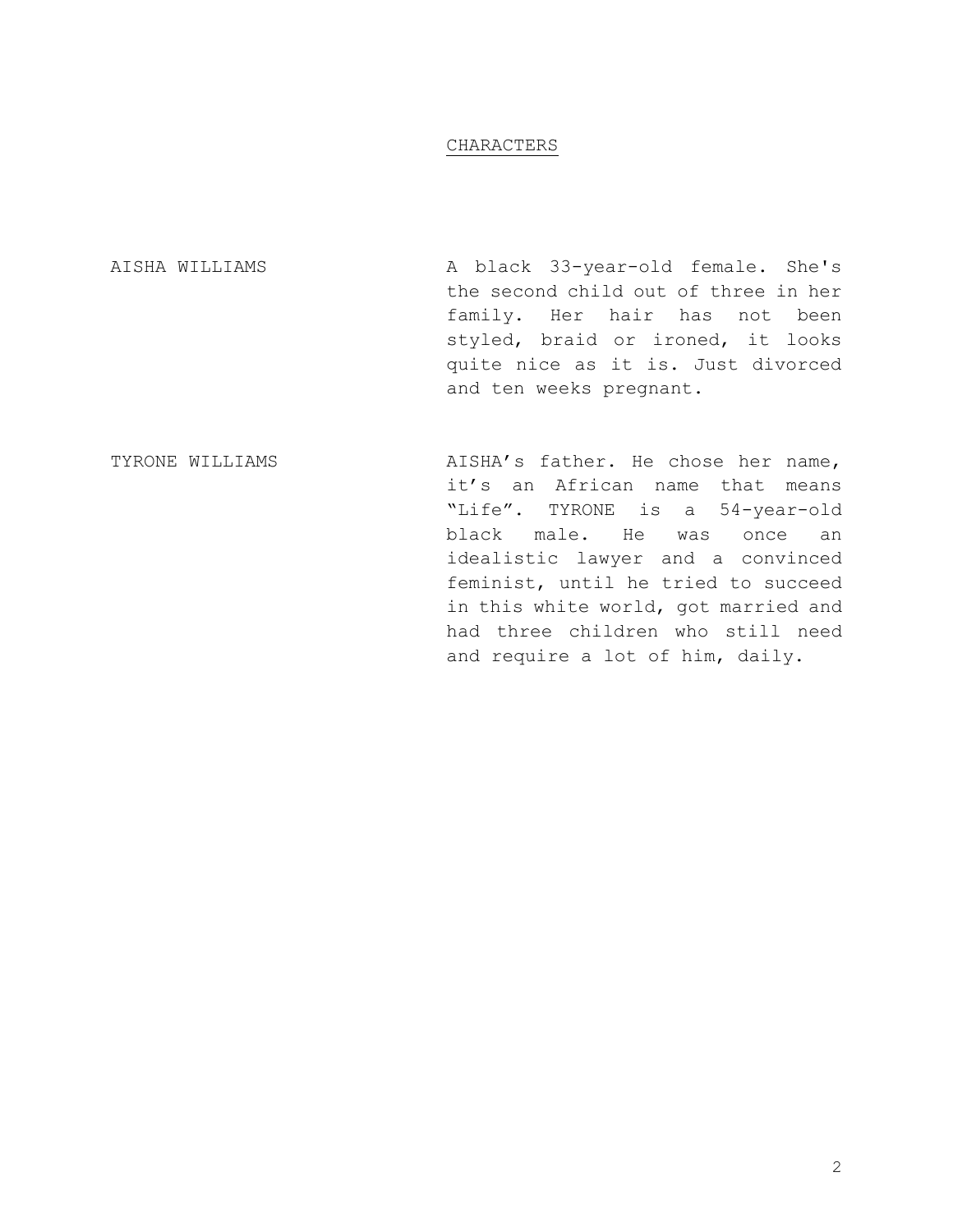(Kitchen at the WILLIAMS'. AISHA has just arrived and is now sitting on a stool. She is wearing a sophisticated short dress, high heels and what's left, after dancing all night, of her party make up. There is a big glass of water in front of her. TYRONE, in his striped pajamas, opens the cutlery drawer looking for a knife but there are none, he won't stop looking for it until he will find one in a random place. He's about to make a sandwich, the ingredients are already on the kitchen isle. TYRONE opening drawers.)

#### AISHA WILLIAMS

Thank you, daddy, you are the best.

### TYRONE WILLIAMS

(Finds the knife in the tools drawer, opens the peanut butter jar, about to spread some on the bread, pauses, looks at AISHA)

Until what time did they say you could eat?

#### AISHA WILLIAMS

Nine? I've always loved your silverware. You are so elegant.

#### TYRONE WILLIAMS

(Looks at his watch and then spreads the butter on the bread) How are you, princess?

## AISHA WILLIAMS

(Taking her shoes off) I'm ok, daddy. I just need this to be done. Finished. Over.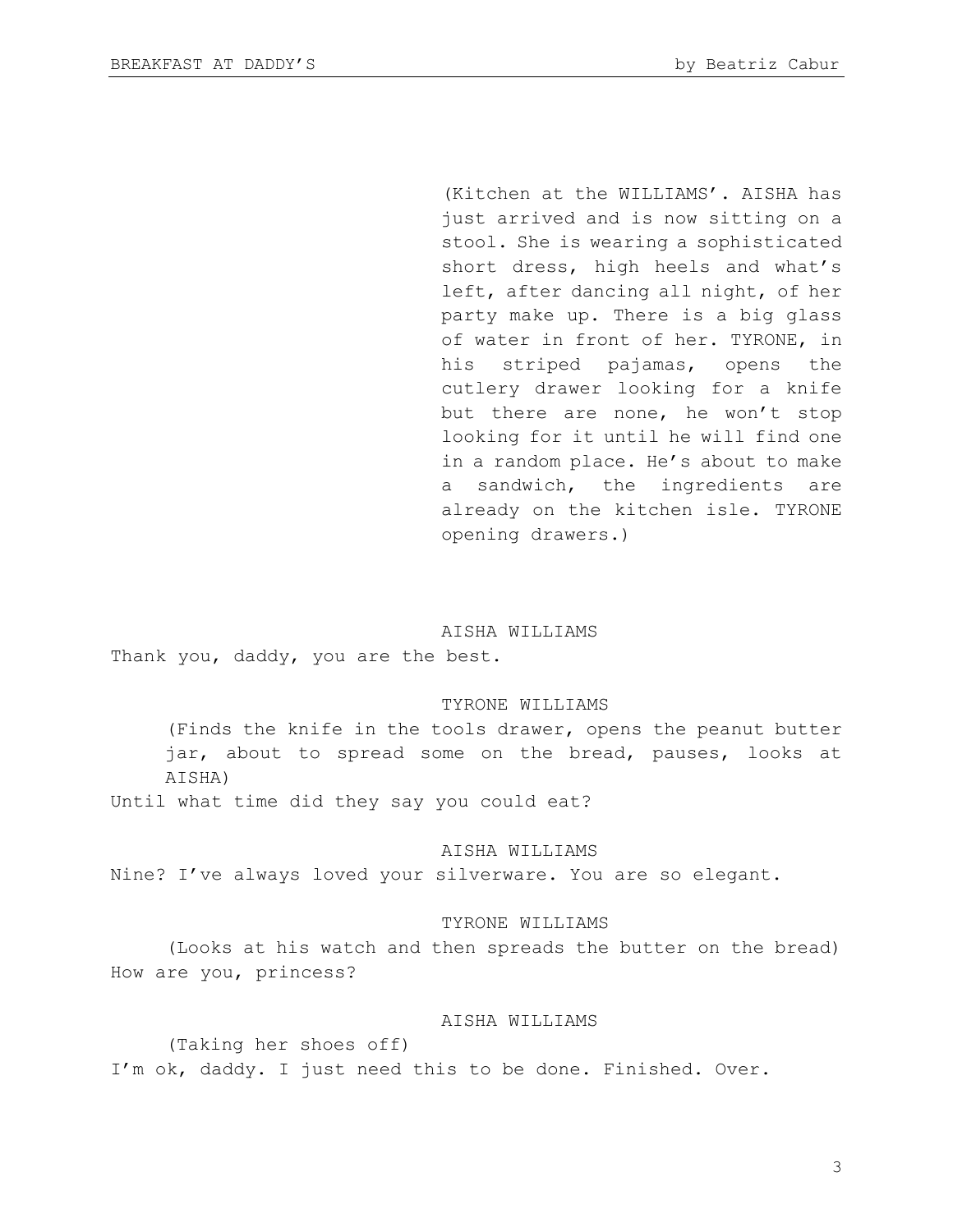TYRONE WILLIAMS

(Handing her the sandwich on a plate) Go on then. (Pause. Concerned) Are you sure?

### AISHA WILLIAMS

(Eating and smiling) Well, I'm a little bit tired from dancing all night but the thirties are the new twenties, aren't they?

### TYRONE WILLIAMS

That's not what I'm asking.

### AISHA WILLIAMS

I'm ok, dad. The divorce papers are already signed. Khareef doesn't care about me or the pregnancy so I'm free to do as I please. Who would have imagined that him not caring about me would turn out to be a good thing in the end, right?

#### TYRONE WILLIAMS

Rrrr…ight.

## AISHA WILLIAMS

I can't wait to start my new job next week. It's a considerable raise, it feels like I'm on the right path now.

### TYRONE WILLIAMS

Good.

#### AISHA WILLIAMS

I can achieve things from this position. I can help other people. It's gonna be amazing. Thank you so much for recommending me to Mr. Wordner.

TYRONE WILLIAMS

I'm proud of you, baby.

#### AISHA WILLIAMS

(Raising her glass of water) Clean slate for Aisha Williams, woohoo.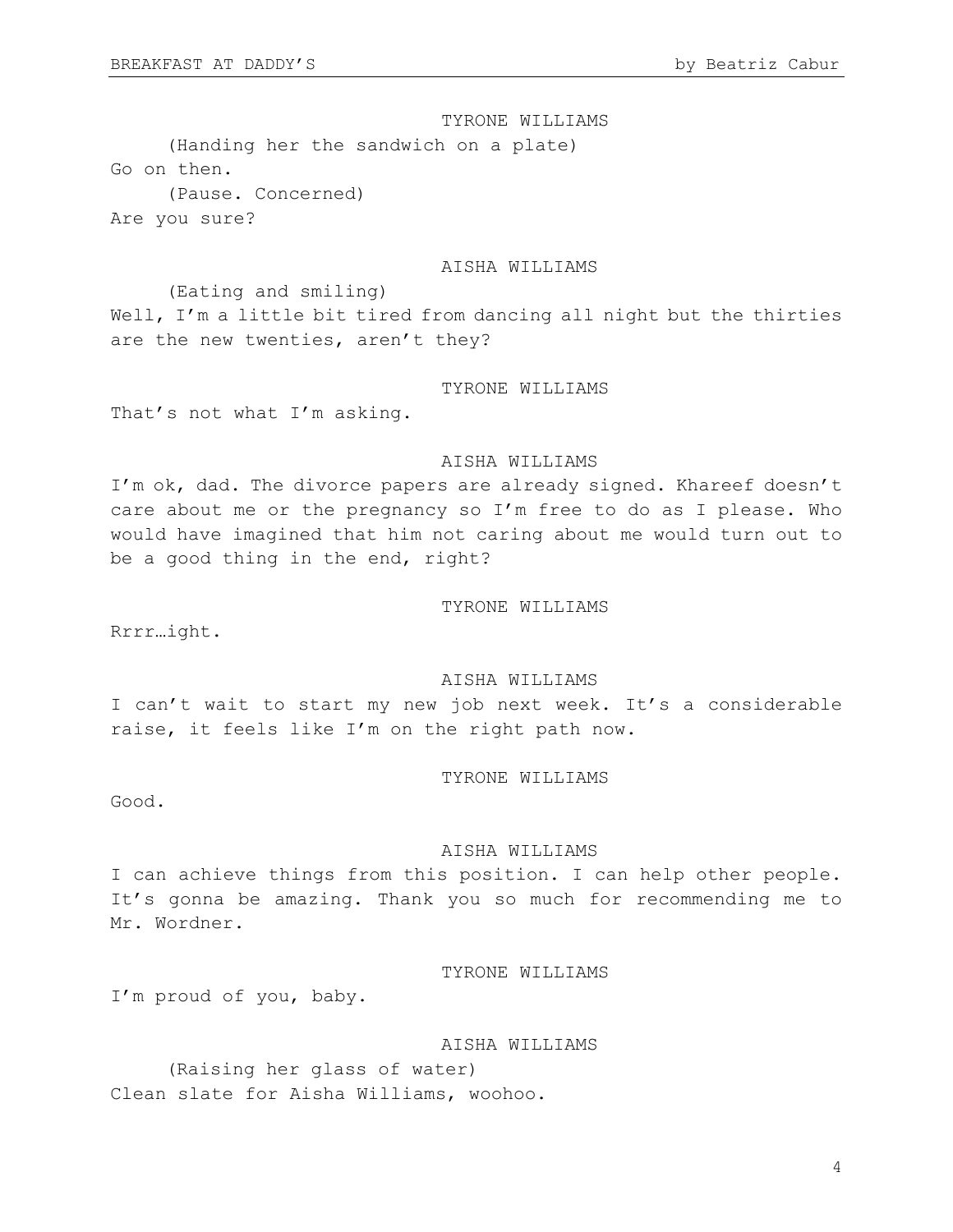(Pause, TYRONE is not that into the festive mood, AISHA goes back to normalcy)

AISHA WILLIAMS (Cont'd) Please, don't worry about me, as long as I have you nothing bad can happen to me. Seriously, don't worry.

TYRONE WILLIAMS That's all I do, Aisha. About you and about your brothers.

AISHA WILLIAMS

I'm sorry.

TYRONE WILLIAMS And I can't understand why you look so happy.

AISHA WILLIAMS Well, we're fixing this, aren't we?

TYRONE WILLIAMS Are you sure this is what you want?

AISHA WILLIAMS

Yes.

### TYRONE WILLIAMS

I am way too old to raise another kid but why don't you want to do it? It's your…

AISHA WILLIAMS Way too old! You're not even 55. Don't say that.

TYRONE WILLIAMS

54 years old is not young.

AISHA WILLIAMS

It is.

TYRONE WILLIAMS I mean as young as what I was when I had you all.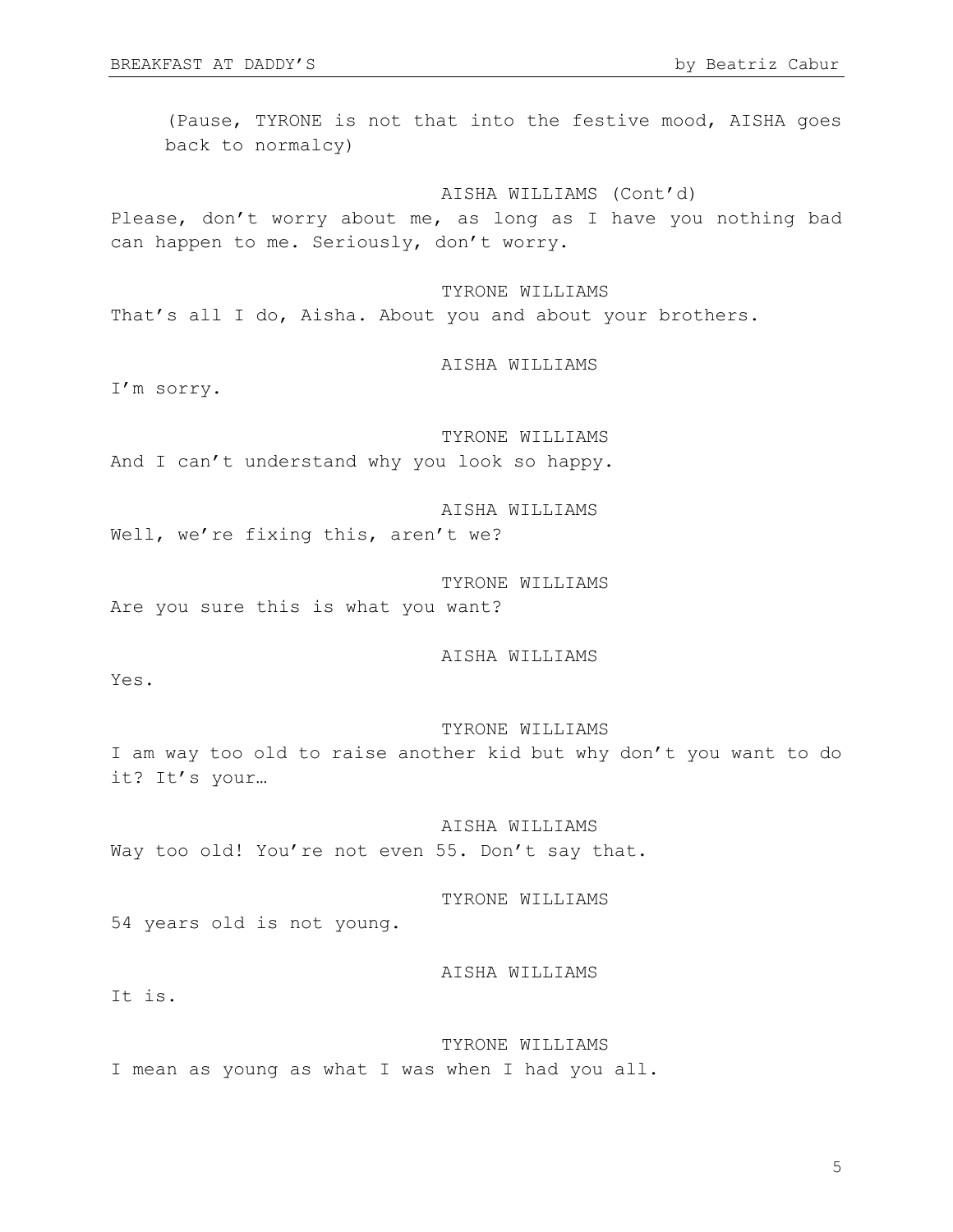AISHA WILLIAMS No, that wasn't even young, you were a child back then.

TYRONE WILLIAMS Yeah, well… And do you think I did a bad job?

## AISHA WILLIAMS

Why? No. Of course not.

#### TYRONE WILLIAMS

I think… maybe… (Pause) Listen, you're twelve years older than I was when I first became a father. Don't you think you are ready…

### AISHA WILLIAMS

Do you think this is the time to come up with these questions? Now? Really? I'm practically minutes away to go get…

#### TYRONE WILLIAMS

I need to know. Why don't you want to raise a baby? It is a wonderful experience.

AISHA WILLIAMS

Is it?

TYRONE WILLIAMS

Yes, sometimes.

AISHA WILLIAMS

Ok. Well, anyway… it's not that.

TYRONE WILLIAMS

So what is it?

AISHA WILLIAMS

Daddy, seriously, now??

TYRONE WILLIAMS Yes, now. I want to understand you.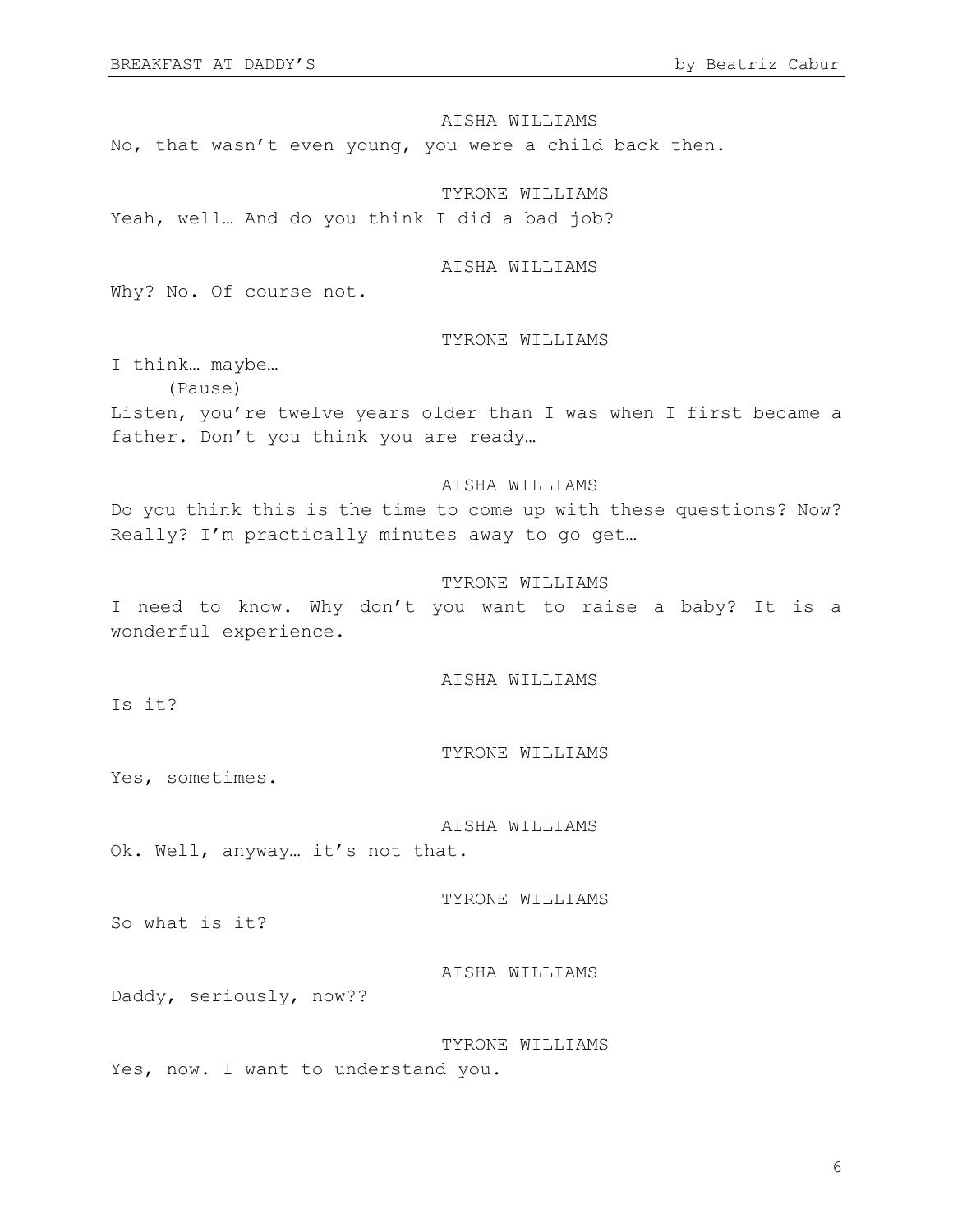Ooof, ok, I'll tell you then. It's not raising the kid I'm worried about; it's the pregnancy itself. I still don't want to put my body through that. A pregnancy is a terrible thing.

### TYRONE WILLIAMS

No, it's not.

### AISHA WILLIAMS

I mean, what it does to your body, terrible things, with permanent effects. I'm not ready for that. I can't stand a single more day of these feelings, the crazy ups and downs, the morning sickness, this is changing me…

#### TYRONE WILLIAMS

You should think about it carefully, reconsider it after meditating or something, because… I don't know… I'm really not sure we should go through with the abortion today.

AISHA WILLIAMS

We?

TYRONE WILLIAMS

What?

AISHA WILLIAMS

Dad!

#### TYRONE WILLIAMS

I'm sorry, this is a stressful moment for all of us. You, ok? You shouldn't…

(Pause. Looking for some reason to dissuade her daughter…) There might be... violent protesters by the clinic... I don't know.

AISHA WILLIAMS

There always are.

### TYRONE WILLIAMS

No, seriously, people are really wound up about this subject, the protesters might be dangerous and even organized. The police will be there.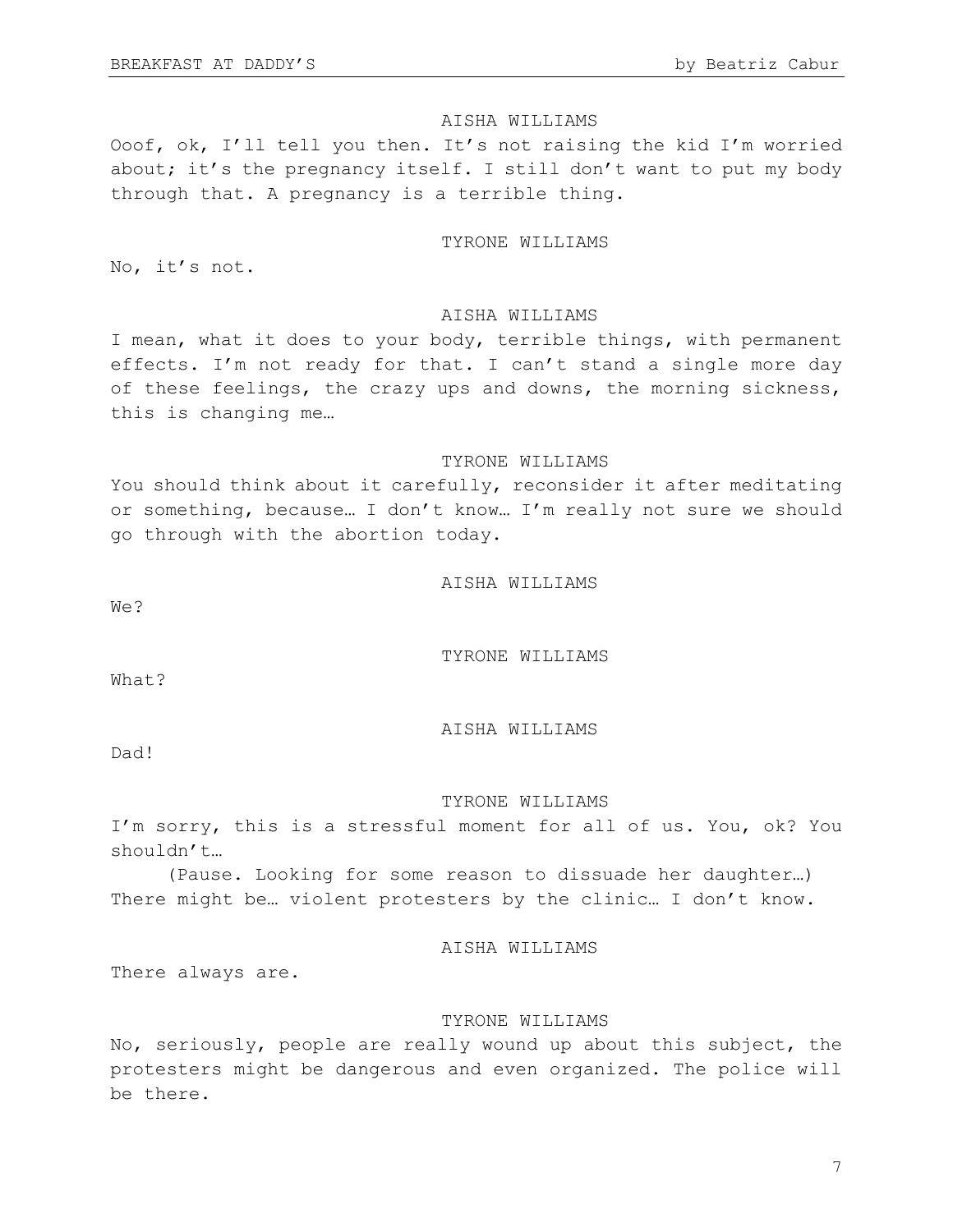They always are, the churches in the neighborhoods establish shifts and they are there all the time with those brochures and pictures of… just flesh.

### TYRONE WILLIAMS

How do you know that?

### AISHA WILLIAMS

Friends. Facebook. Internet.

## TYRONE WILLIAMS

So if we get to the clinic and they get aggressive and don't let us pass, then what?

## AISHA WILLIAMS

You are a lawyer, since when are you scared of people?

### TYRONE WILLIAMS

I'm concerned about situations in which my baby can get hurt. Is that difficult to understand?

## AISHA WILLIAMS

No, daddy, thank you.

#### TYRONE WILLIAMS

You know they could physically hurt you… or even worse, they could try and ruin your life.

### AISHA WILLIAMS

What now? Aren't you getting a little bit overdramatic? Why are you… Are you really trying to change my mind now? And how would they even do that? How could some random strangers ruin my life?

## TYRONE WILLIAMS

They take pictures of the people going into the clinics, they make videos and upload them to YouTube. They just put your face all over the internet for anyone to see.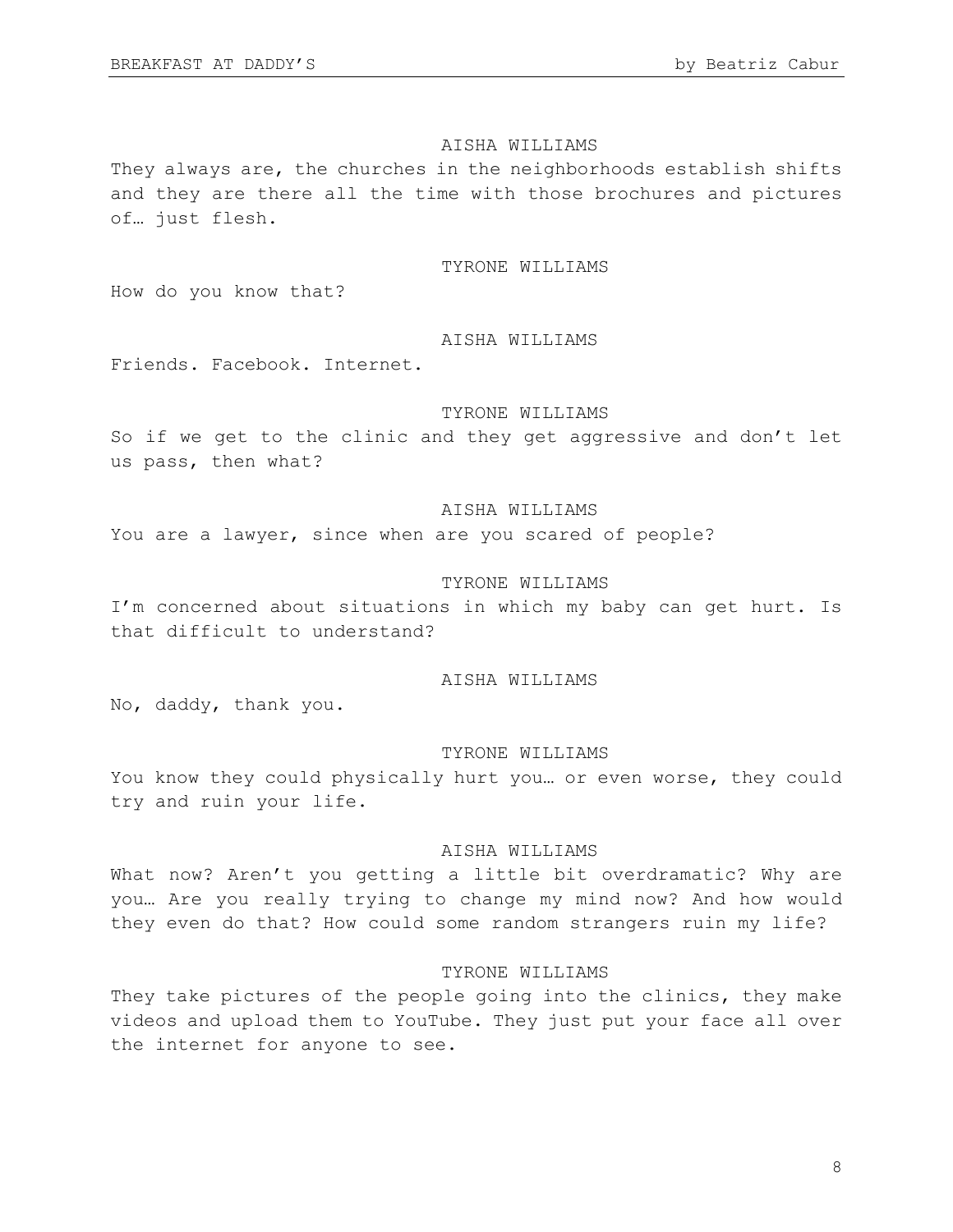Ha! That ship has already sailed. All our faces are all over the internet.

### TYRONE WILLIAMS

I mean in that context, while you are going into the abortion clinic. Everyone will see that, your friends, your future employers, your current employers, your clients, my clients, our family, anyone...

### AISHA WILLIAMS

Well, let them see it. It's my right to get an abortion. It's my body.

TYRONE WILLIAMS

Don't be naïve.

## AISHA WILLIAMS

So it's not my body?

#### TYRONE WILLIAMS

Your body is part of society, you are aware of that, aren't you? Do you want to get fired before you even started?

### AISHA WILLIAMS

I'm not… (Pause. That argument almost worked)

TYRONE WILLIAMS

I think you should have it.

AISHA WILLIAMS

The abortion.

TYRONE WILLIAMS

The baby!

## AISHA WILLIAMS

What?! I'm not understanding this conversation at all. You've been supporting me from the first moment I told you and now what?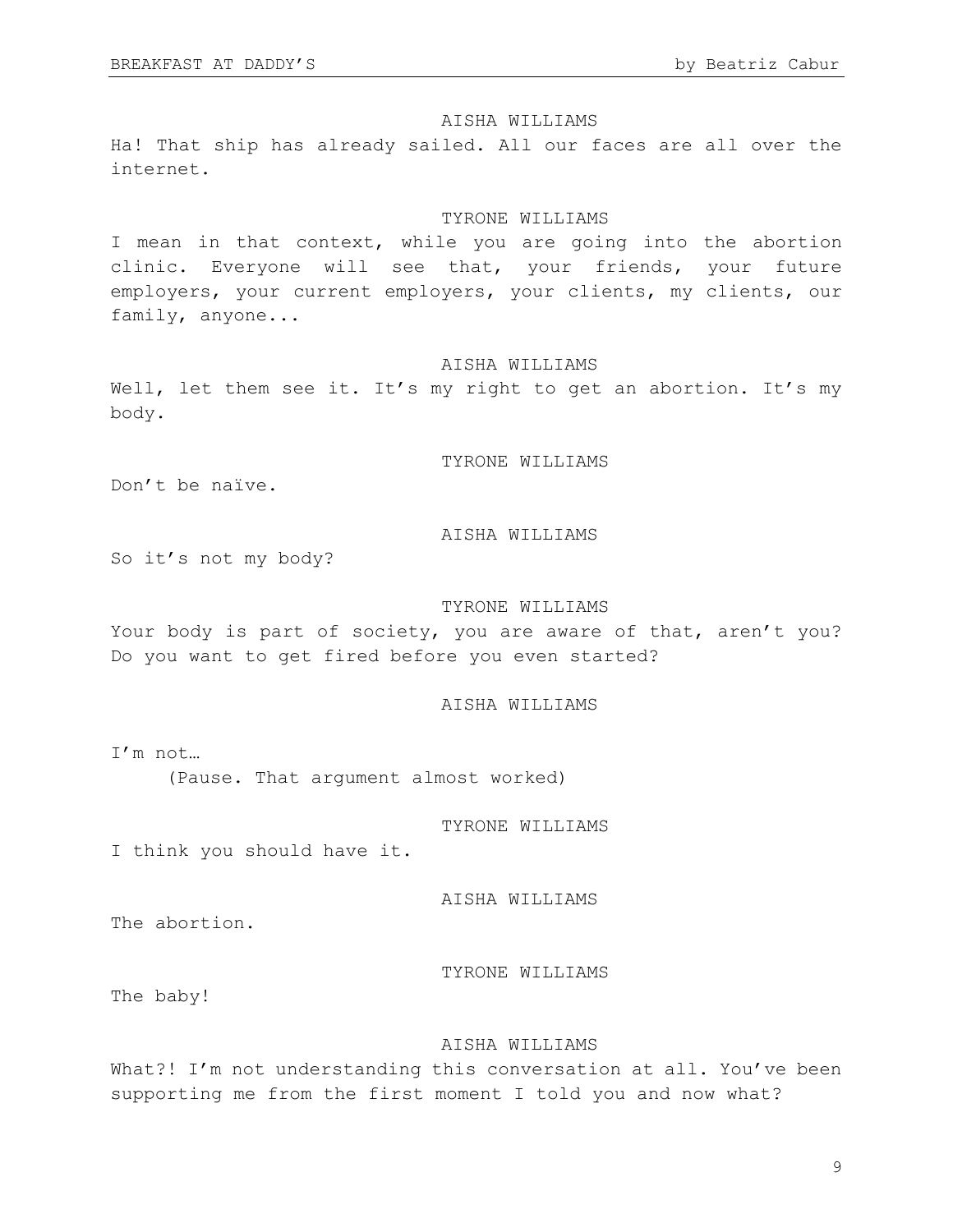### AISHA WILLIAMS (Cont'd)

What is going on? Why are you telling me all this today of all days? And why are you beating around the bush? Just get to the point and stop with the stupid protesters and the internet, what is it?

#### TYRONE WILLIAMS

I… I'm… I'm not comfortable with the idea.

### AISHA WILLIAMS

So?

## TYRONE WILLIAMS

I'm not comfortable at all.

### AISHA WILLIAMS

I've heard you the first time. Why are you telling me now? You know what I want and what I need and you were supporting me. What the hell happened?

#### TYRONE WILLIAMS

I'm sorry, baby. I was just waiting for you to come to your senses. Maybe I've waited for too long.

### AISHA WILLIAMS

Wow.

### TYRONE WILLIAMS

I thought you would just… I don't know… I thought once the pressure of the divorce was over… you would see things clearer and reconsider having the baby.

## AISHA WILLIAMS

That doesn't make any sense, daddy. It's all a pack of stress, the abortion goes in the same bundle.

### TYRONE WILLIAMS

Well, I'm sorry but I thought I raised you better than this.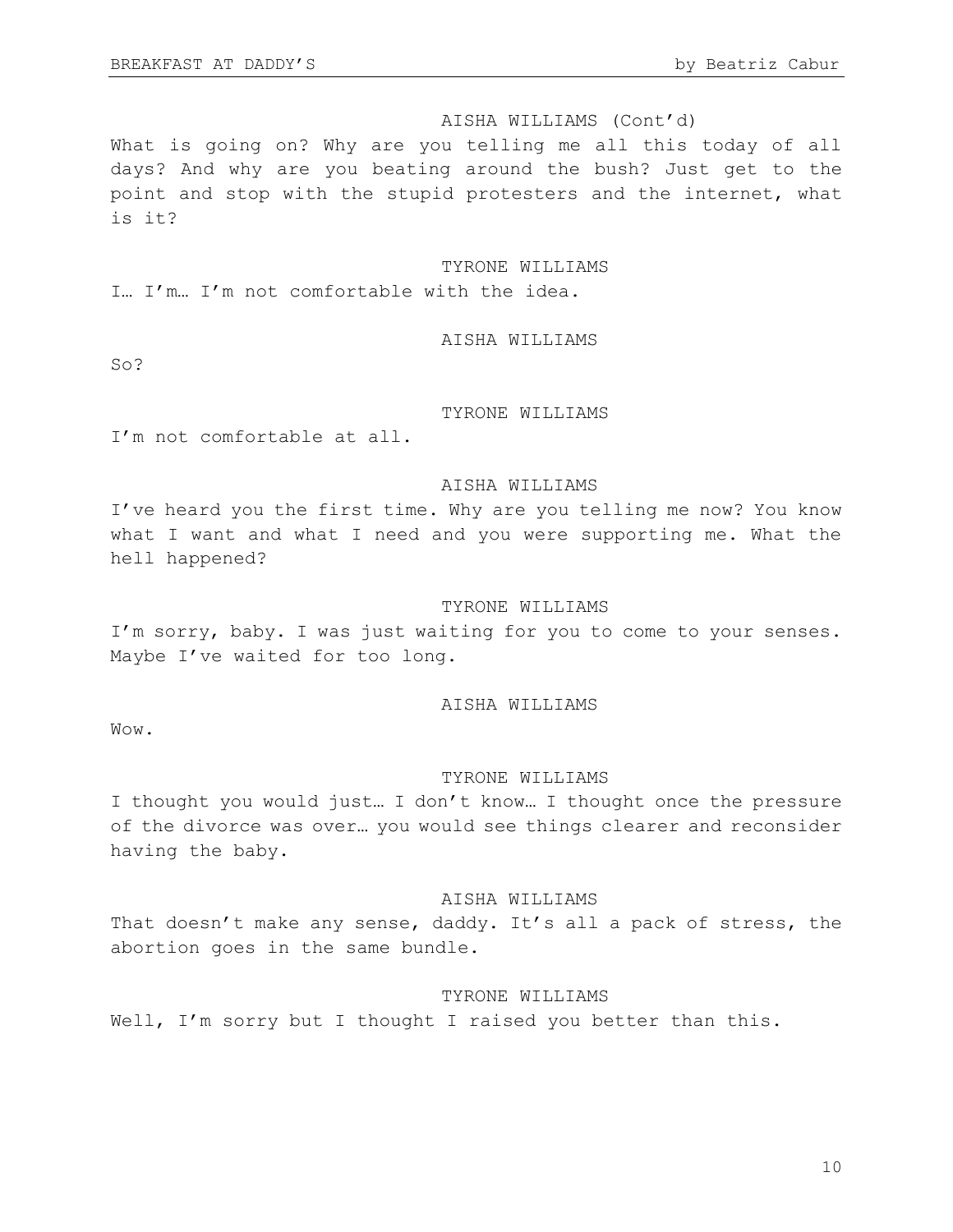I think you raised me really well, thank you. You taught me my rights and you taught me to fight for them.

### TYRONE WILLIAMS

The life you are carrying has its rights as well...

### AISHA WILLIAMS

Oh, my god! Please tell me we are not having this conversation. (Pause) You lied to me!!

## TYRONE WILLIAMS

When did I lie to you?

### AISHA WILLIAMS

You told me you supported me!

#### TYRONE WILLIAMS

And I do. Always. I will support you through the pregnancy and I will support my grandkid if needed.

## AISHA WILLIAMS

There's no grandkid! Stop it!

#### TYRONE WILLIAMS

Listen, baby…

## AISHA WILLIAMS

I'm not a baby anymore! Maybe that's the problem, that you don't think I can make my own decisions. You think my health and my future are still your sole responsibility…

### TYRONE WILLIAMS

You're quite comfortable with that idea when I make phone calls to help you get a job or when I pay your health insurance or when I…

## AISHA WILLIAMS

I'm a full grown woman now, ok? My body is mine.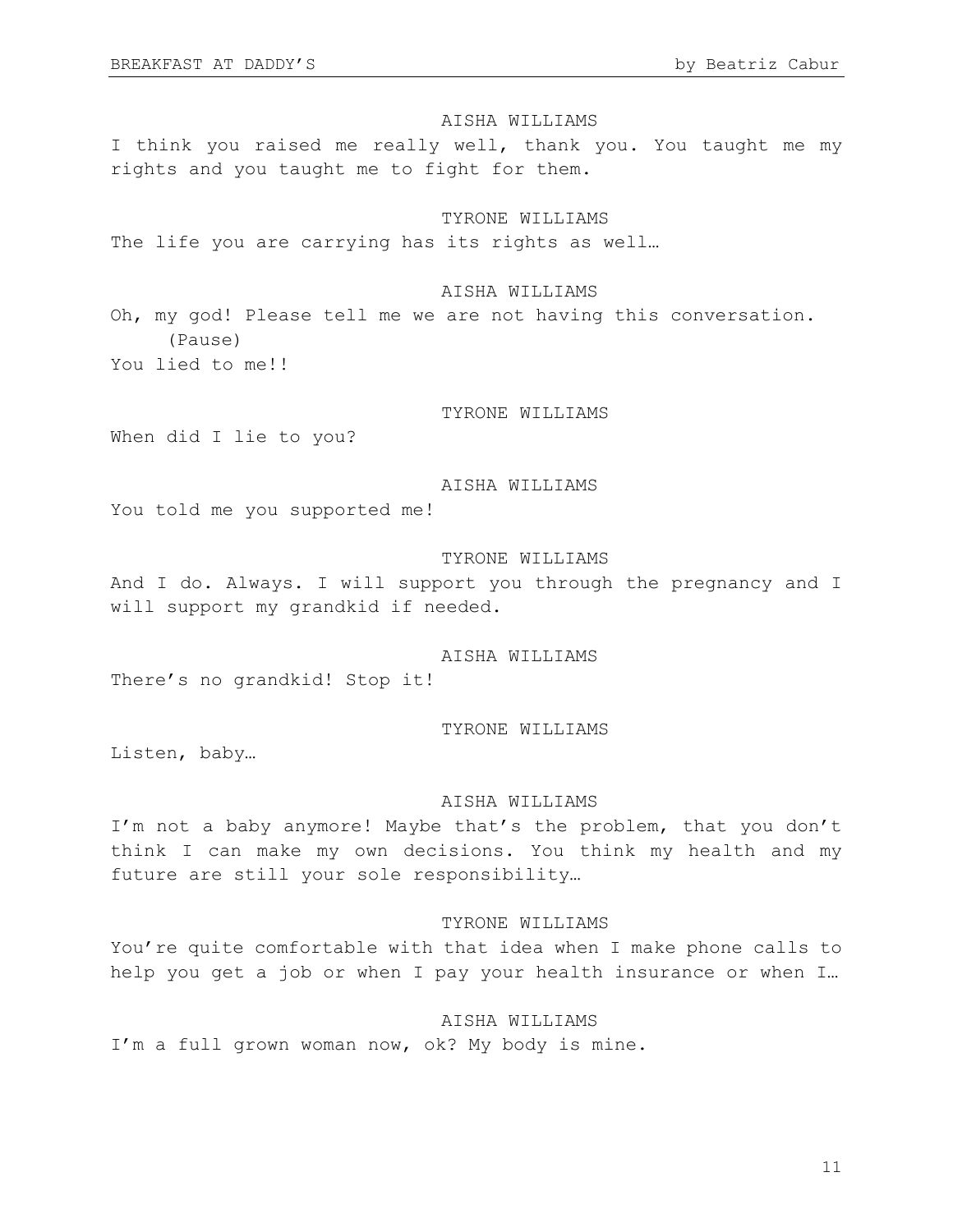#### TYRONE WILLIAMS

No, it's not. You can't say your body is yours. Private property doesn't apply to human bodies. Your body is not yours and whatever it contains is not yours either. That's a stupid concept and I don't know how it got so popular lately.

### AISHA WILLIAMS

What? You're against abortion now because of... semantics? Philosophy? What is it?

## TYRONE WILLIAMS

No. I just don't want you to have an abortion because I think it will ruin your life. Forever. You won't get over it.

### AISHA WILLIAMS

Oh my god, you actually think I am that weak. I'm not actually a little princess daddy, I can take it.

#### TYRONE WILLIAMS

No, you can't. You won't be able to forget about it. I am just trying to help you have a better life here because… you know what? You are already a mother, AISHA. That's what you have to deal with.

### AISHA WILLIAMS

Wha..? No, I am not!! What are you talking about?

### TYRONE WILLIAMS

You are a mother now and you won't be able to stop fantasizing about the child that could have been, about the age that he or she would have been at different times in your life, about names, hair colors, smiles in the park, a little hand holding yours, he or she beside you… imagining where in the space around you that person would have been at a given moment. Orbiting you. Laughing.

### AISHA WILLIAMS

Dad, stop it.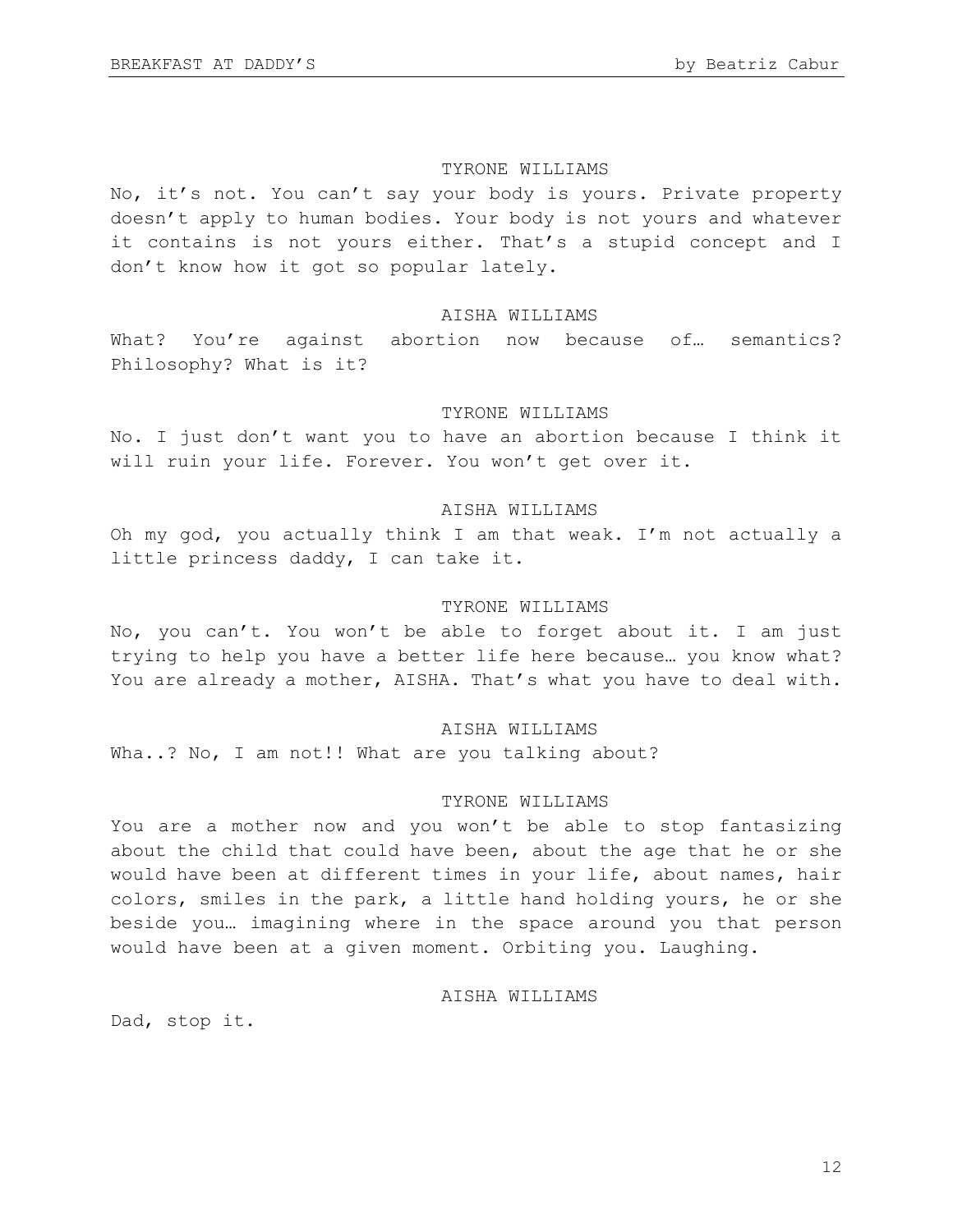## TYRONE WILLIAMS

You may not have this kid and he won't be around you, but the idea of that person will orbit around you forever and you'll have a worse life as a result of that.

### AISHA WILLIAMS

How do you know that?

### TYRONE WILLIAMS

I've seen it. I've heard the stories. Women fantasizing in any random moment of their life about what their unborn kids would have been doing then and then and then. Your brain just does it. It tortures you. And when I say random moments I mean even twelve, eighteen, thirty years after the abortions. Accept it, you are a mother now, Aisha.

### AISHA WILLIAMS

No, I am not.

#### TYRONE WILLIAMS

Say whatever you want but your only decision is to walk down that path with a living person by your side or with a dead embryo in your memory; but nothing, nothing will change the fact that, right now, it has already happened, you've become a mother.

## AISHA WILLIAMS

Stop it! Seriously! Why are you doing this to me??

#### TYRONE WILLIAMS

Because the same goes for me. I'm not against abortion, I'm against YOUR abortion. You will be making me the grandfather of an idea I won't ever be able to get out of my mind. I can't. I don't want to go through that. Don't do this to me. I'd rather have a breathing person by my side than a ghost filling me with anguish, guilt, sadness and nostalgia. Why won't you?

## AISHA WILLIAMS

Because I don't think I'll be filled with anything like that. I'll just be free to live my life. Those things you're saying happened to another generation. You had other things in your mind.